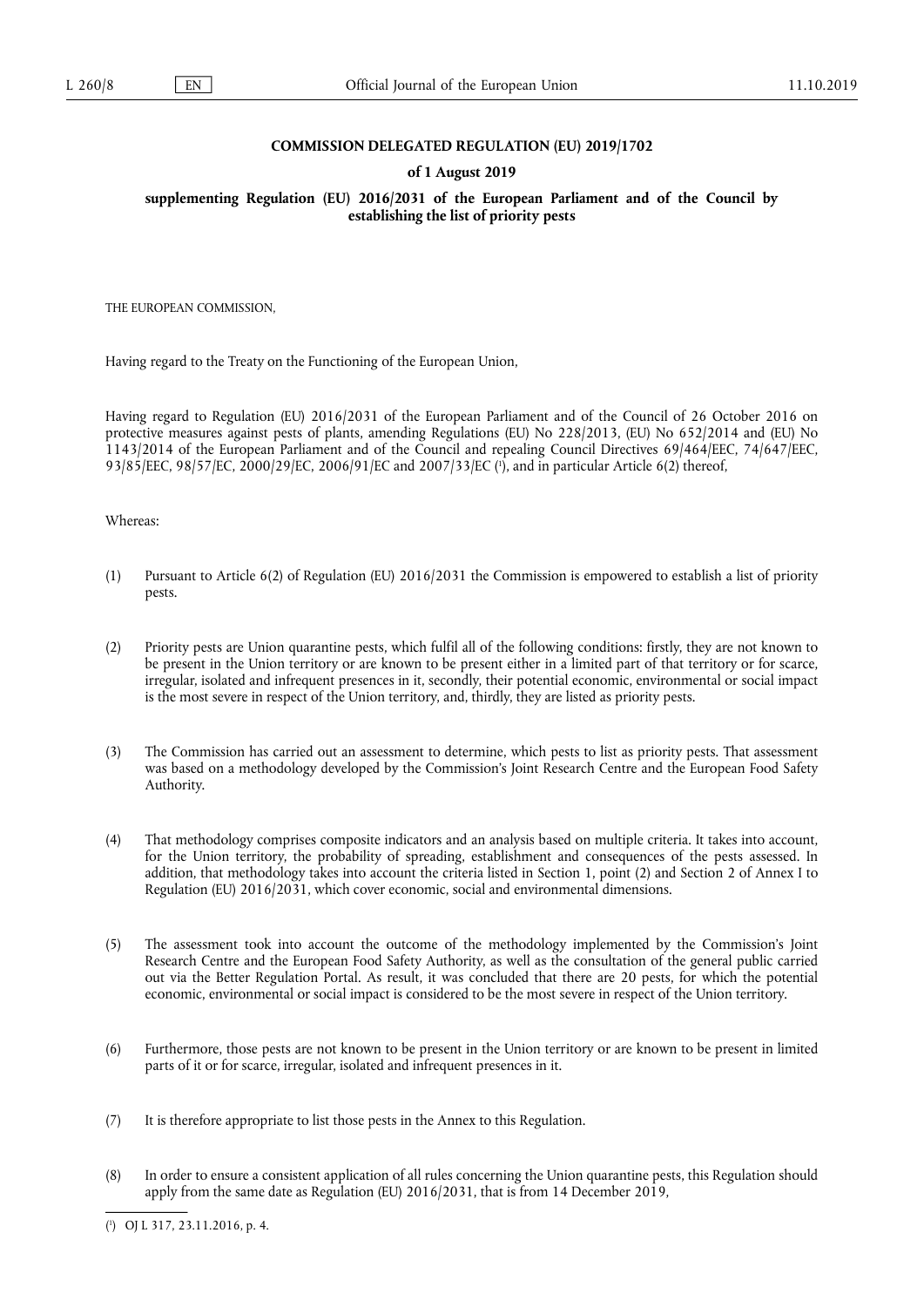HAS ADOPTED THIS REGULATION:

### *Article 1*

# **List of priority pests**

The list of priority pests, as referred to in Article 6(2) of Regulation (EU) 2016/2031, is set out in the Annex to this Regulation.

# *Article 2*

# **Entry into force and application**

This Regulation shall enter into force on the twentieth day following that of its publication in the *Official Journal of the European Union*.

It shall apply from 14 December 2019.

This Regulation shall be binding in its entirety and directly applicable in all Member States.

Done at Brussels, 1 August 2019.

*For the Commission The President*  Jean-Claude JUNCKER